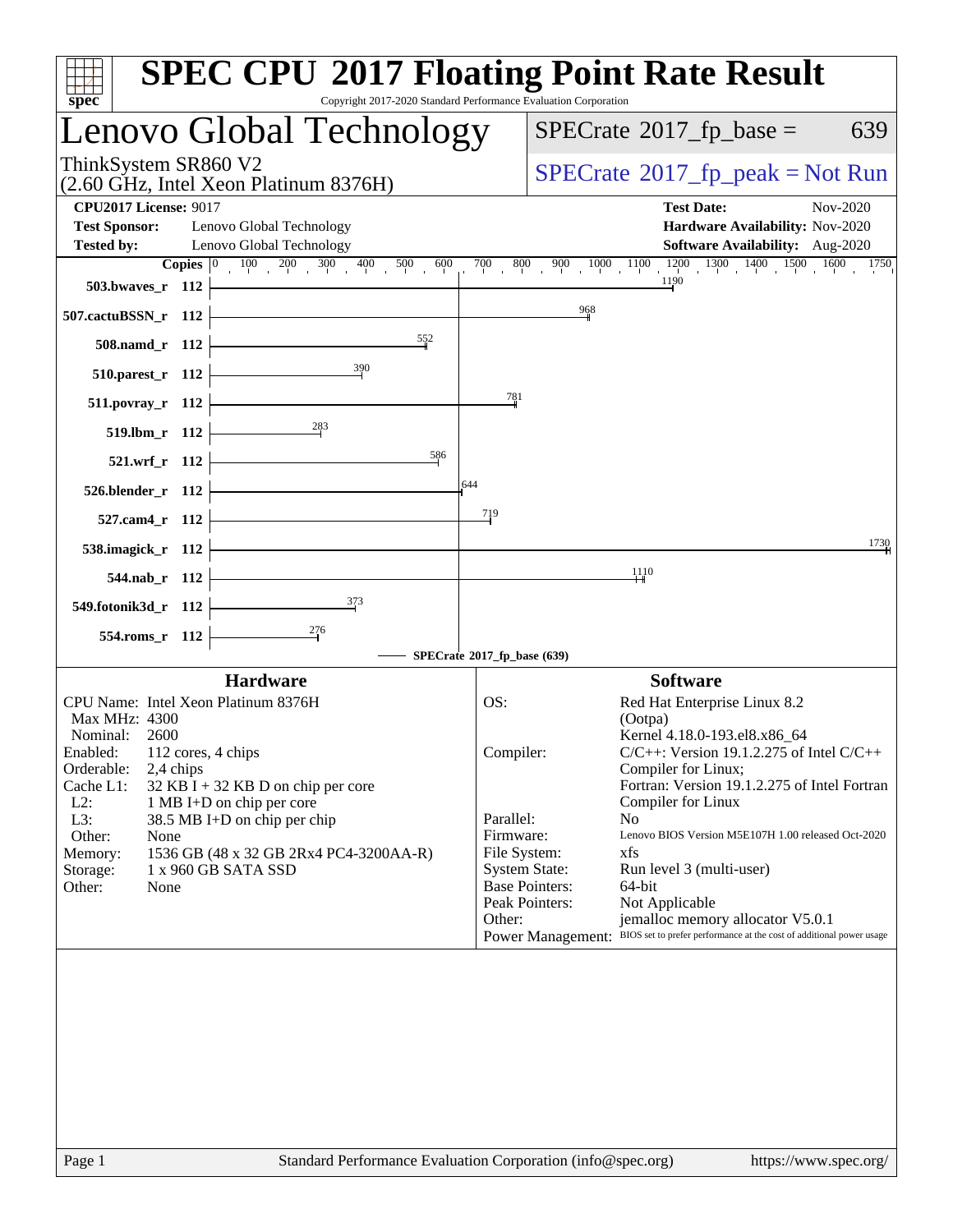

## enovo Global Technology

(2.60 GHz, Intel Xeon Platinum 8376H)

 $SPECTate$ <sup>®</sup>[2017\\_fp\\_base =](http://www.spec.org/auto/cpu2017/Docs/result-fields.html#SPECrate2017fpbase) 639

### ThinkSystem SR860 V2<br>  $\begin{array}{c}\n\text{SPECrate} \textcirc 2017\_fp\_peak = Not Run \\
\text{SPECrate} \textcirc 2017\_fp\_peak = Not Run\n\end{array}$  $\begin{array}{c}\n\text{SPECrate} \textcirc 2017\_fp\_peak = Not Run \\
\text{SPECrate} \textcirc 2017\_fp\_peak = Not Run\n\end{array}$  $\begin{array}{c}\n\text{SPECrate} \textcirc 2017\_fp\_peak = Not Run \\
\text{SPECrate} \textcirc 2017\_fp\_peak = Not Run\n\end{array}$

**[CPU2017 License:](http://www.spec.org/auto/cpu2017/Docs/result-fields.html#CPU2017License)** 9017 **[Test Date:](http://www.spec.org/auto/cpu2017/Docs/result-fields.html#TestDate)** Nov-2020

**[Test Sponsor:](http://www.spec.org/auto/cpu2017/Docs/result-fields.html#TestSponsor)** Lenovo Global Technology **[Hardware Availability:](http://www.spec.org/auto/cpu2017/Docs/result-fields.html#HardwareAvailability)** Nov-2020

**[Tested by:](http://www.spec.org/auto/cpu2017/Docs/result-fields.html#Testedby)** Lenovo Global Technology **[Software Availability:](http://www.spec.org/auto/cpu2017/Docs/result-fields.html#SoftwareAvailability)** Aug-2020

#### **[Results Table](http://www.spec.org/auto/cpu2017/Docs/result-fields.html#ResultsTable)**

|                                                    | <b>Base</b>   |                |       |                |       | <b>Peak</b>    |       |               |                |              |                |              |                |              |
|----------------------------------------------------|---------------|----------------|-------|----------------|-------|----------------|-------|---------------|----------------|--------------|----------------|--------------|----------------|--------------|
| <b>Benchmark</b>                                   | <b>Copies</b> | <b>Seconds</b> | Ratio | <b>Seconds</b> | Ratio | <b>Seconds</b> | Ratio | <b>Copies</b> | <b>Seconds</b> | <b>Ratio</b> | <b>Seconds</b> | <b>Ratio</b> | <b>Seconds</b> | <b>Ratio</b> |
| 503.bwayes_r                                       | 112           | 947            | 1190  | 947            | 1190  | 947            | 1190  |               |                |              |                |              |                |              |
| 507.cactuBSSN r                                    | 112           | 146            | 972   | 147            | 968   | 147            | 968   |               |                |              |                |              |                |              |
| $508$ .namd $r$                                    | 112           | 192            | 556   | 193            | 552   | 193            | 552   |               |                |              |                |              |                |              |
| 510.parest_r                                       | 112           | 752            | 390   | 752            | 390   | 752            | 390   |               |                |              |                |              |                |              |
| 511.povray_r                                       | 112           | 335            | 781   | 333            | 785   | 335            | 781   |               |                |              |                |              |                |              |
| 519.lbm r                                          | 112           | 417            | 283   | 417            | 283   | 417            | 283   |               |                |              |                |              |                |              |
| $521$ .wrf r                                       | 112           | 428            | 586   | 428            | 586   | 429            | 585   |               |                |              |                |              |                |              |
| 526.blender r                                      | 112           | 265            | 644   | 264            | 645   | 265            | 643   |               |                |              |                |              |                |              |
| $527.cam4_r$                                       | 112           | 272            | 719   | 272            | 720   | 273            | 718   |               |                |              |                |              |                |              |
| 538.imagick_r                                      | 112           | 160            | 1740  | <b>161</b>     | 1730  | 161            | 1730  |               |                |              |                |              |                |              |
| $544$ .nab_r                                       | 112           | 170            | 1110  | 173            | 1090  | 169            | 1110  |               |                |              |                |              |                |              |
| 549.fotonik3d r                                    | 112           | 1171           | 373   | 1171           | 373   | 1171           | 373   |               |                |              |                |              |                |              |
| $554$ .roms_r                                      | 112           | 645            | 276   | 643            | 277   | 645            | 276   |               |                |              |                |              |                |              |
| $SPECrate*2017_fp\_base =$<br>639                  |               |                |       |                |       |                |       |               |                |              |                |              |                |              |
| $SPECrate^{\circ}2017$ fp peak =<br><b>Not Run</b> |               |                |       |                |       |                |       |               |                |              |                |              |                |              |

Results appear in the [order in which they were run](http://www.spec.org/auto/cpu2017/Docs/result-fields.html#RunOrder). Bold underlined text [indicates a median measurement.](http://www.spec.org/auto/cpu2017/Docs/result-fields.html#Median)

#### **[Submit Notes](http://www.spec.org/auto/cpu2017/Docs/result-fields.html#SubmitNotes)**

 The numactl mechanism was used to bind copies to processors. The config file option 'submit' was used to generate numactl commands to bind each copy to a specific processor. For details, please see the config file.

### **[Operating System Notes](http://www.spec.org/auto/cpu2017/Docs/result-fields.html#OperatingSystemNotes)**

Stack size set to unlimited using "ulimit -s unlimited"

#### **[Environment Variables Notes](http://www.spec.org/auto/cpu2017/Docs/result-fields.html#EnvironmentVariablesNotes)**

Environment variables set by runcpu before the start of the run: LD\_LIBRARY\_PATH = "/home/cpu2017-1.1.0-ic19.1u2/lib/intel64:/home/cpu2017-1.1.0-ic19.1u2/j e5.0.1-64" MALLOC\_CONF = "retain:true"

#### **[General Notes](http://www.spec.org/auto/cpu2017/Docs/result-fields.html#GeneralNotes)**

 Binaries compiled on a system with 1x Intel Core i9-7980XE CPU + 64GB RAM memory using Redhat Enterprise Linux 8.0 Transparent Huge Pages enabled by default

#### **(Continued on next page)**

Page 2 Standard Performance Evaluation Corporation [\(info@spec.org\)](mailto:info@spec.org) <https://www.spec.org/>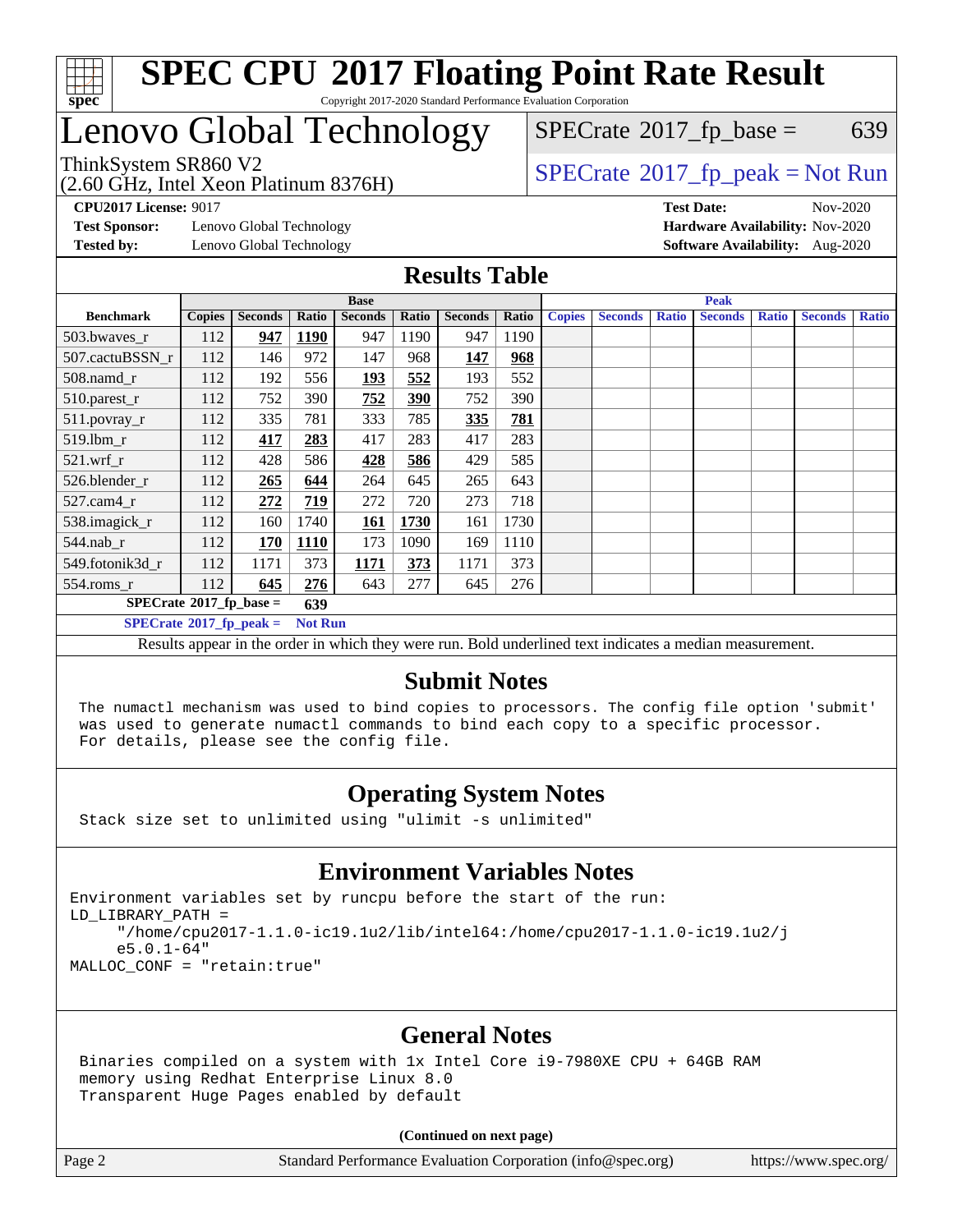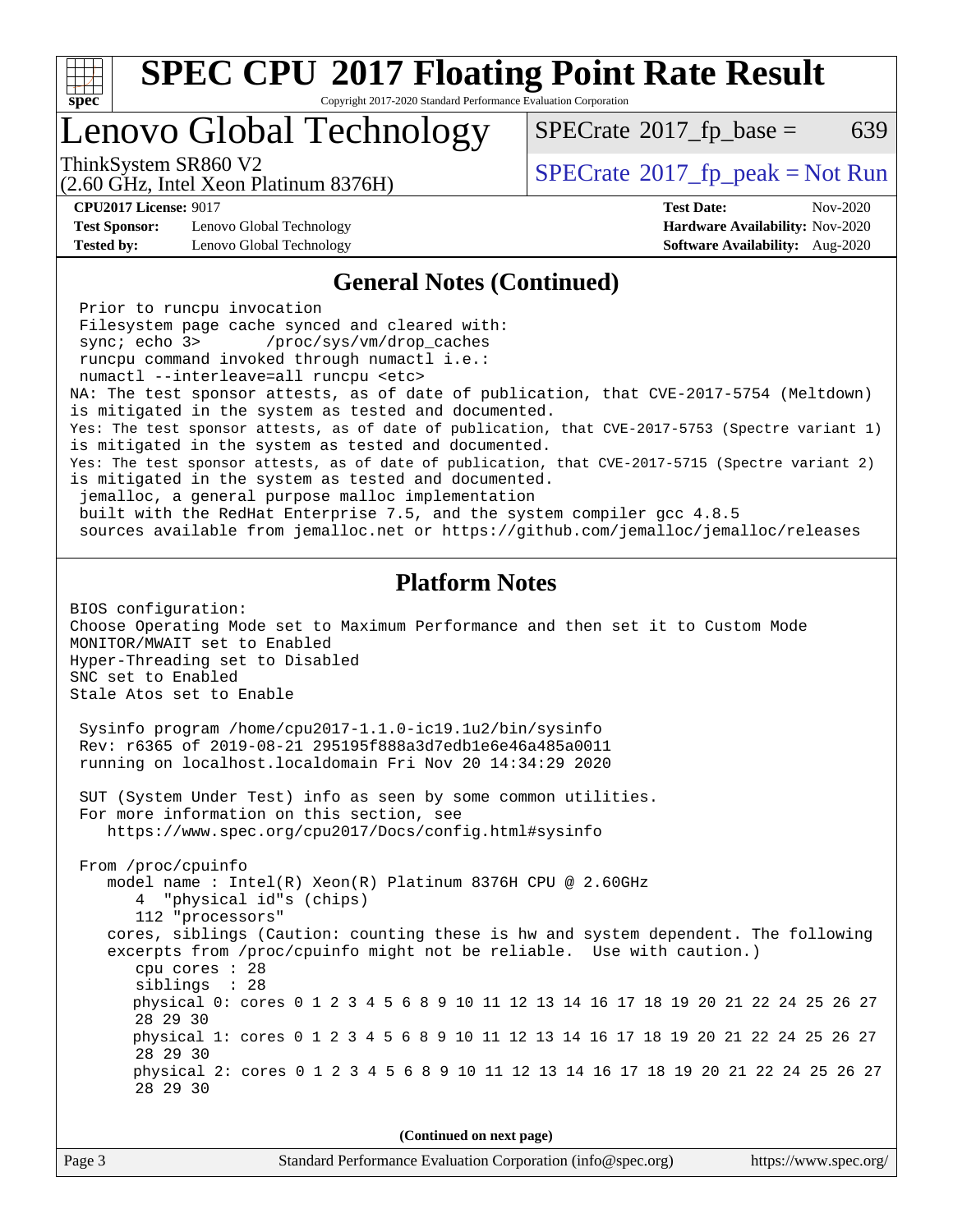

# **[SPEC CPU](http://www.spec.org/auto/cpu2017/Docs/result-fields.html#SPECCPU2017FloatingPointRateResult)[2017 Floating Point Rate Result](http://www.spec.org/auto/cpu2017/Docs/result-fields.html#SPECCPU2017FloatingPointRateResult)**

Copyright 2017-2020 Standard Performance Evaluation Corporation

### Lenovo Global Technology

 $SPECTate@2017_fp\_base = 639$ 

(2.60 GHz, Intel Xeon Platinum 8376H)

ThinkSystem SR860 V2<br>  $(2.60 \text{ GHz, Intel Yoon Plutium } 8376 \text{V})$  [SPECrate](http://www.spec.org/auto/cpu2017/Docs/result-fields.html#SPECrate2017fppeak)®[2017\\_fp\\_peak = N](http://www.spec.org/auto/cpu2017/Docs/result-fields.html#SPECrate2017fppeak)ot Run

**[CPU2017 License:](http://www.spec.org/auto/cpu2017/Docs/result-fields.html#CPU2017License)** 9017 **[Test Date:](http://www.spec.org/auto/cpu2017/Docs/result-fields.html#TestDate)** Nov-2020

**[Test Sponsor:](http://www.spec.org/auto/cpu2017/Docs/result-fields.html#TestSponsor)** Lenovo Global Technology **[Hardware Availability:](http://www.spec.org/auto/cpu2017/Docs/result-fields.html#HardwareAvailability)** Nov-2020 **[Tested by:](http://www.spec.org/auto/cpu2017/Docs/result-fields.html#Testedby)** Lenovo Global Technology **[Software Availability:](http://www.spec.org/auto/cpu2017/Docs/result-fields.html#SoftwareAvailability)** Aug-2020

#### **[Platform Notes \(Continued\)](http://www.spec.org/auto/cpu2017/Docs/result-fields.html#PlatformNotes)**

 physical 3: cores 0 1 2 3 4 5 6 8 9 10 11 12 13 14 16 17 18 19 20 21 22 24 25 26 27 28 29 30

From lscpu:

| Architecture:                | x86 64                                                                               |
|------------------------------|--------------------------------------------------------------------------------------|
| $CPU$ op-mode( $s$ ):        | $32$ -bit, $64$ -bit                                                                 |
| Byte Order:                  | Little Endian                                                                        |
| CPU(s):                      | 112                                                                                  |
| On-line CPU(s) list: $0-111$ |                                                                                      |
| Thread(s) per core:          | $\mathbf{1}$                                                                         |
| $Core(s)$ per socket:        | 28                                                                                   |
| Socket(s):                   | 4                                                                                    |
| NUMA $node(s):$              | 8                                                                                    |
| Vendor ID:                   | GenuineIntel                                                                         |
| CPU family:                  | 6                                                                                    |
| Model:                       | 85                                                                                   |
| Model name:                  | Intel(R) Xeon(R) Platinum 8376H CPU @ 2.60GHz                                        |
| Stepping:                    | 11                                                                                   |
| CPU MHz:                     | 1478.541                                                                             |
| CPU max MHz:                 | 4300.0000                                                                            |
| CPU min MHz:                 | 1000.0000                                                                            |
| BogoMIPS:                    | 5200.00                                                                              |
| Virtualization:              | $VT - x$                                                                             |
| L1d cache:                   | 32K                                                                                  |
| Lli cache:                   | 32K                                                                                  |
| $L2$ cache:                  | 1024K                                                                                |
| L3 cache:                    | 39424K                                                                               |
| NUMA node0 CPU(s):           | $0-3, 7-9, 14-17, 21-23$                                                             |
| NUMA $node1$ $CPU(s)$ :      | $4-6$ , $10-13$ , $18-20$ , $24-27$                                                  |
| NUMA node2 CPU(s):           | $28 - 31, 35 - 37, 42 - 45, 49 - 51$                                                 |
| NUMA $node3$ CPU $(s)$ :     | $32 - 34, 38 - 41, 46 - 48, 52 - 55$                                                 |
| NUMA node4 CPU(s):           | $56 - 59, 63 - 65, 70 - 73, 77 - 79$                                                 |
| NUMA node5 CPU(s):           | $60 - 62, 66 - 69, 74 - 76, 80 - 83$                                                 |
| NUMA $node6$ CPU $(s)$ :     | 84-87, 91-93, 98-101, 105-107                                                        |
| NUMA $node7$ CPU $(s)$ :     | 88-90, 94-97, 102-104, 108-111                                                       |
| Flaqs:                       | fpu vme de pse tsc msr pae mce cx8 apic sep mtrr pge mca cmov                        |
|                              | pat pse36 clflush dts acpi mmx fxsr sse sse2 ss ht tm pbe syscall nx pdpelgb rdtscp  |
|                              | lm constant_tsc art arch_perfmon pebs bts rep_good nopl xtopology nonstop_tsc cpuid  |
|                              | aperfmperf pni pclmulqdq dtes64 monitor ds_cpl vmx smx est tm2 ssse3 sdbg fma cx16   |
|                              | xtpr pdcm pcid dca sse4_1 sse4_2 x2apic movbe popcnt tsc_deadline_timer aes xsave    |
|                              | avx f16c rdrand lahf_lm abm 3dnowprefetch cpuid_fault epb cat_13 cdp_13              |
|                              | invpcid_single intel_ppin ssbd mba ibrs ibpb stibp ibrs_enhanced tpr_shadow vnmi     |
|                              | flexpriority ept vpid fsgsbase tsc_adjust bmil hle avx2 smep bmi2 erms invpcid rtm   |
|                              | cqm mpx rdt_a avx512f avx512dq rdseed adx smap clflushopt clwb intel_pt avx512cd     |
|                              | avx512bw avx512vl xsaveopt xsavec xgetbvl xsaves cqm_llc cqm_occup_llc cqm_mbm_total |
|                              | cqm_mbm_local avx512_bf16 dtherm ida arat pln pts pku ospke avx512_vnni md_clear     |
| flush_l1d arch_capabilities  |                                                                                      |
|                              |                                                                                      |
|                              | (Continued on next page)                                                             |
|                              |                                                                                      |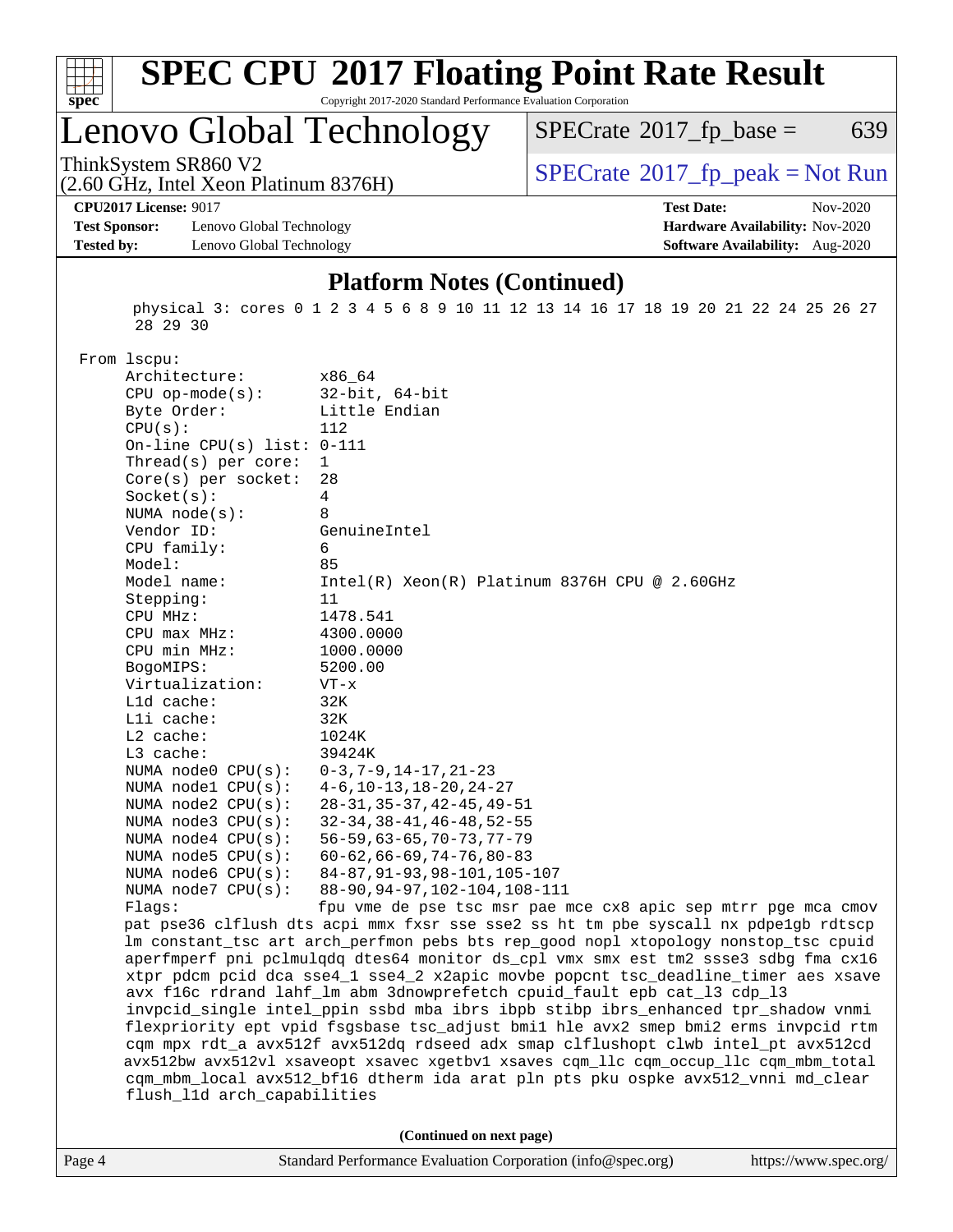

### Lenovo Global Technology

 $SPECTate$ <sup>®</sup>[2017\\_fp\\_base =](http://www.spec.org/auto/cpu2017/Docs/result-fields.html#SPECrate2017fpbase) 639

(2.60 GHz, Intel Xeon Platinum 8376H)

ThinkSystem SR860 V2<br>(2.60 GHz, Intel Xeon Platinum 8376H)  $\vert$  [SPECrate](http://www.spec.org/auto/cpu2017/Docs/result-fields.html#SPECrate2017fppeak)®[2017\\_fp\\_peak = N](http://www.spec.org/auto/cpu2017/Docs/result-fields.html#SPECrate2017fppeak)ot Run

**[Test Sponsor:](http://www.spec.org/auto/cpu2017/Docs/result-fields.html#TestSponsor)** Lenovo Global Technology **[Hardware Availability:](http://www.spec.org/auto/cpu2017/Docs/result-fields.html#HardwareAvailability)** Nov-2020 **[Tested by:](http://www.spec.org/auto/cpu2017/Docs/result-fields.html#Testedby)** Lenovo Global Technology **[Software Availability:](http://www.spec.org/auto/cpu2017/Docs/result-fields.html#SoftwareAvailability)** Aug-2020

**[CPU2017 License:](http://www.spec.org/auto/cpu2017/Docs/result-fields.html#CPU2017License)** 9017 **[Test Date:](http://www.spec.org/auto/cpu2017/Docs/result-fields.html#TestDate)** Nov-2020

#### **[Platform Notes \(Continued\)](http://www.spec.org/auto/cpu2017/Docs/result-fields.html#PlatformNotes)**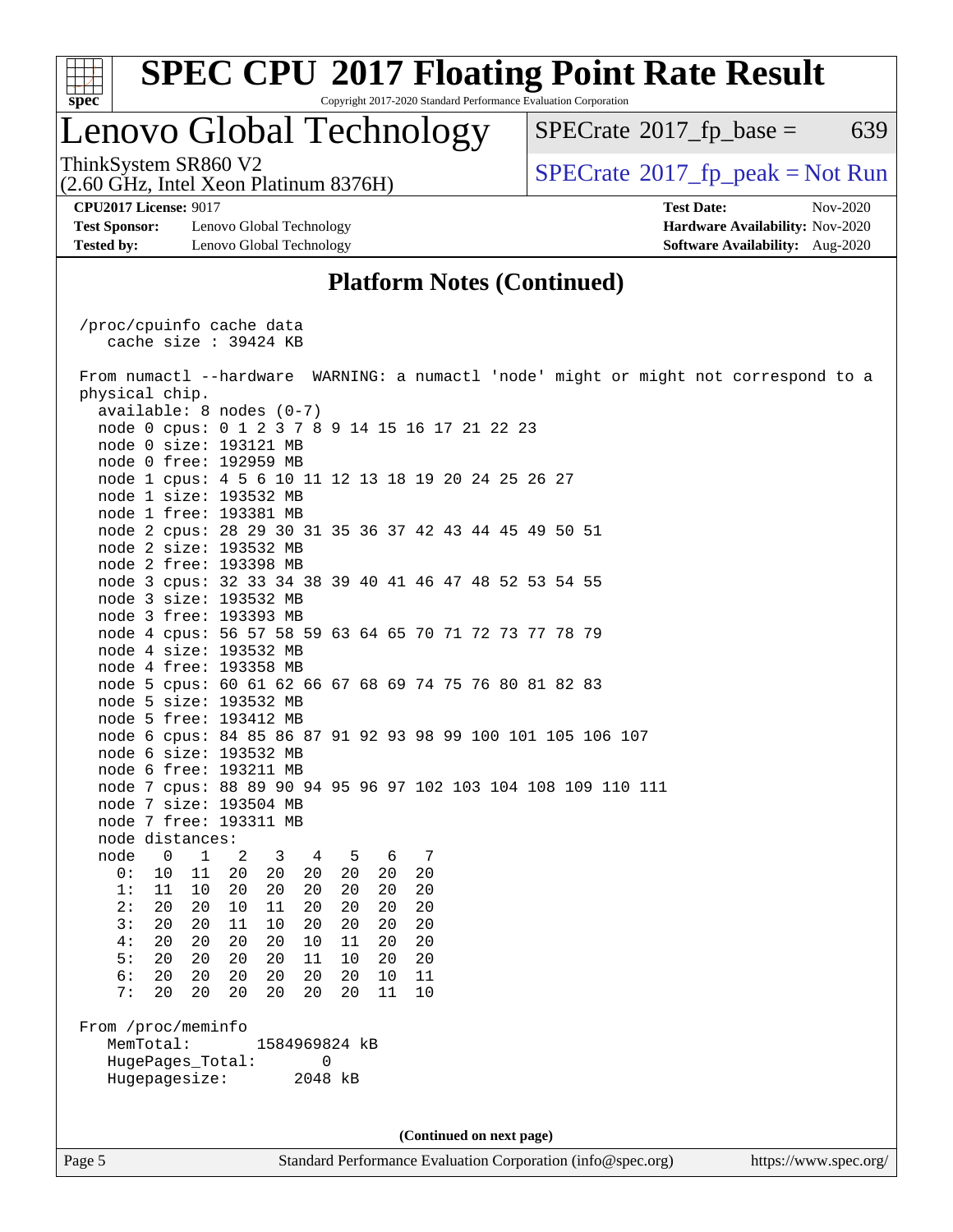

## **[SPEC CPU](http://www.spec.org/auto/cpu2017/Docs/result-fields.html#SPECCPU2017FloatingPointRateResult)[2017 Floating Point Rate Result](http://www.spec.org/auto/cpu2017/Docs/result-fields.html#SPECCPU2017FloatingPointRateResult)**

Copyright 2017-2020 Standard Performance Evaluation Corporation

Lenovo Global Technology

 $SPECTate@2017_fp\_base = 639$ 

(2.60 GHz, Intel Xeon Platinum 8376H)

ThinkSystem SR860 V2<br>(2.60 GHz, Intel Xeon Platinum 8376H) [SPECrate](http://www.spec.org/auto/cpu2017/Docs/result-fields.html#SPECrate2017fppeak)®[2017\\_fp\\_peak = N](http://www.spec.org/auto/cpu2017/Docs/result-fields.html#SPECrate2017fppeak)ot Run

**[Test Sponsor:](http://www.spec.org/auto/cpu2017/Docs/result-fields.html#TestSponsor)** Lenovo Global Technology **[Hardware Availability:](http://www.spec.org/auto/cpu2017/Docs/result-fields.html#HardwareAvailability)** Nov-2020 **[Tested by:](http://www.spec.org/auto/cpu2017/Docs/result-fields.html#Testedby)** Lenovo Global Technology **[Software Availability:](http://www.spec.org/auto/cpu2017/Docs/result-fields.html#SoftwareAvailability)** Aug-2020

**[CPU2017 License:](http://www.spec.org/auto/cpu2017/Docs/result-fields.html#CPU2017License)** 9017 **[Test Date:](http://www.spec.org/auto/cpu2017/Docs/result-fields.html#TestDate)** Nov-2020

#### **[Platform Notes \(Continued\)](http://www.spec.org/auto/cpu2017/Docs/result-fields.html#PlatformNotes)**

| From /etc/*release* /etc/*version*<br>os-release:            |                                                                                         |
|--------------------------------------------------------------|-----------------------------------------------------------------------------------------|
| NAME="Red Hat Enterprise Linux"                              |                                                                                         |
| VERSION="8.2 (Ootpa)"                                        |                                                                                         |
| $ID="rhe1"$                                                  |                                                                                         |
| ID_LIKE="fedora"                                             |                                                                                         |
| VERSION_ID="8.2"<br>PLATFORM_ID="platform:el8"               |                                                                                         |
| PRETTY_NAME="Red Hat Enterprise Linux 8.2 (Ootpa)"           |                                                                                         |
| $ANSI$ _COLOR=" $0:31$ "                                     |                                                                                         |
| redhat-release: Red Hat Enterprise Linux release 8.2 (Ootpa) |                                                                                         |
| system-release: Red Hat Enterprise Linux release 8.2 (Ootpa) |                                                                                         |
| system-release-cpe: cpe:/o:redhat:enterprise_linux:8.2:ga    |                                                                                         |
| uname $-a$ :                                                 |                                                                                         |
|                                                              | Linux localhost.localdomain 4.18.0-193.el8.x86_64 #1 SMP Fri Mar 27 14:35:58 UTC 2020   |
| x86_64 x86_64 x86_64 GNU/Linux                               |                                                                                         |
| Kernel self-reported vulnerability status:                   |                                                                                         |
| itlb_multihit:                                               | Not affected                                                                            |
| CVE-2018-3620 (L1 Terminal Fault):                           | Not affected                                                                            |
| Microarchitectural Data Sampling:                            | Not affected                                                                            |
| CVE-2017-5754 (Meltdown):                                    | Not affected                                                                            |
|                                                              | CVE-2018-3639 (Speculative Store Bypass): Mitigation: Speculative Store Bypass disabled |
|                                                              | via prctl and seccomp                                                                   |
| $CVE-2017-5753$ (Spectre variant 1):                         | Mitigation: usercopy/swapgs barriers and __user                                         |
| $CVE-2017-5715$ (Spectre variant 2):                         | pointer sanitization<br>Mitigation: Enhanced IBRS, IBPB: conditional,                   |
|                                                              | RSB filling                                                                             |
| tsx_async_abort:                                             | Not affected                                                                            |
|                                                              |                                                                                         |
| run-level 3 Nov 20 14:28                                     |                                                                                         |
| SPEC is set to: /home/cpu2017-1.1.0-ic19.1u2                 |                                                                                         |
| Filesystem Type Size Used Avail Use% Mounted on              |                                                                                         |
| $/\text{dev/sda4}$<br>xfs 839G 23G 816G 3% / home            |                                                                                         |
| From /sys/devices/virtual/dmi/id                             |                                                                                         |
| Lenovo M5E107H-1.00 10/18/2020<br>BIOS:                      |                                                                                         |
| Vendor: Lenovo                                               |                                                                                         |
| Product: ThinkSystem SR860 V2                                |                                                                                         |
| Product Family: ThinkSystem<br>Serial: none                  |                                                                                         |
|                                                              |                                                                                         |
|                                                              | Additional information from dmidecode follows. WARNING: Use caution when you interpret  |
|                                                              | this section. The 'dmidecode' program reads system data which is "intended to allow     |
|                                                              | (Continued on next page)                                                                |
| Page 6                                                       | Standard Performance Evaluation Corporation (info@spec.org)<br>https://www.spec.org/    |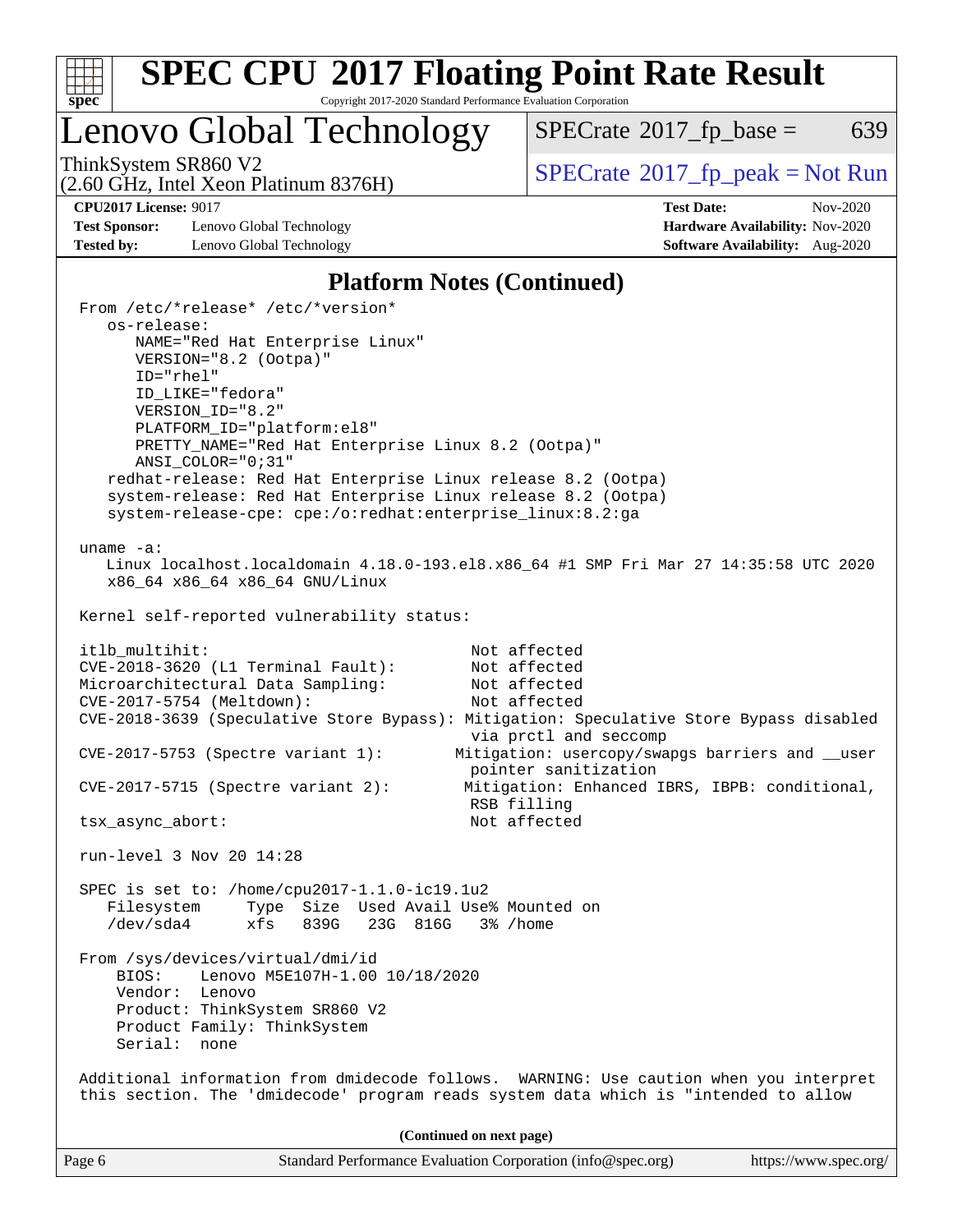

## Lenovo Global Technology

 $SPECTate$ <sup>®</sup>[2017\\_fp\\_base =](http://www.spec.org/auto/cpu2017/Docs/result-fields.html#SPECrate2017fpbase) 639

(2.60 GHz, Intel Xeon Platinum 8376H)

ThinkSystem SR860 V2<br>  $\begin{array}{c} \text{SPECTI}_{\text{S}} \text{PEC rate} \text{M} \geq 2017 \text{ Jp}\text{ peak} = \text{Not Run} \end{array}$ 

**[CPU2017 License:](http://www.spec.org/auto/cpu2017/Docs/result-fields.html#CPU2017License)** 9017 **[Test Date:](http://www.spec.org/auto/cpu2017/Docs/result-fields.html#TestDate)** Nov-2020

**[Test Sponsor:](http://www.spec.org/auto/cpu2017/Docs/result-fields.html#TestSponsor)** Lenovo Global Technology **[Hardware Availability:](http://www.spec.org/auto/cpu2017/Docs/result-fields.html#HardwareAvailability)** Nov-2020 **[Tested by:](http://www.spec.org/auto/cpu2017/Docs/result-fields.html#Testedby)** Lenovo Global Technology **[Software Availability:](http://www.spec.org/auto/cpu2017/Docs/result-fields.html#SoftwareAvailability)** Aug-2020

### **[Platform Notes \(Continued\)](http://www.spec.org/auto/cpu2017/Docs/result-fields.html#PlatformNotes)**

 hardware to be accurately determined", but the intent may not be met, as there are frequent changes to hardware, firmware, and the "DMTF SMBIOS" standard. Memory:

48x Samsung M393A4K40DB3-CWE 32 GB 2 rank 3200

(End of data from sysinfo program)

#### **[Compiler Version Notes](http://www.spec.org/auto/cpu2017/Docs/result-fields.html#CompilerVersionNotes)**

============================================================================== C  $| 519.1bm_r(base) 538.imagick_r(base) 544.nab_r(base)$ ------------------------------------------------------------------------------ Intel(R) C Compiler for applications running on  $Intel(R) 64$ , Version 19.1.2.275 Build 20200604 Copyright (C) 1985-2020 Intel Corporation. All rights reserved. ------------------------------------------------------------------------------ ==============================================================================  $C++$  | 508.namd\_r(base) 510.parest\_r(base) ------------------------------------------------------------------------------ Intel(R) C++ Compiler for applications running on Intel(R) 64, Version 19.1.2.275 Build 20200604 Copyright (C) 1985-2020 Intel Corporation. All rights reserved. ------------------------------------------------------------------------------ ==============================================================================  $C++$ ,  $C$  | 511.povray\_r(base) 526.blender\_r(base) ------------------------------------------------------------------------------ Intel(R) C++ Compiler for applications running on Intel(R) 64, Version 19.1.2.275 Build 20200604 Copyright (C) 1985-2020 Intel Corporation. All rights reserved. Intel(R) C Compiler for applications running on Intel(R) 64, Version 19.1.2.275 Build 20200604 Copyright (C) 1985-2020 Intel Corporation. All rights reserved. ------------------------------------------------------------------------------ ============================================================================== C++, C, Fortran | 507.cactuBSSN\_r(base) ------------------------------------------------------------------------------ Intel(R) C++ Compiler for applications running on Intel(R) 64, Version 19.1.2.275 Build 20200604 Copyright (C) 1985-2020 Intel Corporation. All rights reserved. Intel(R) C Compiler for applications running on Intel(R) 64, Version 19.1.2.275 Build 20200604 Copyright (C) 1985-2020 Intel Corporation. All rights reserved. Intel(R) Fortran Intel(R) 64 Compiler for applications running on Intel(R)

**(Continued on next page)**

| Page 7 | Standard Performance Evaluation Corporation (info@spec.org) | https://www.spec.org/ |
|--------|-------------------------------------------------------------|-----------------------|
|--------|-------------------------------------------------------------|-----------------------|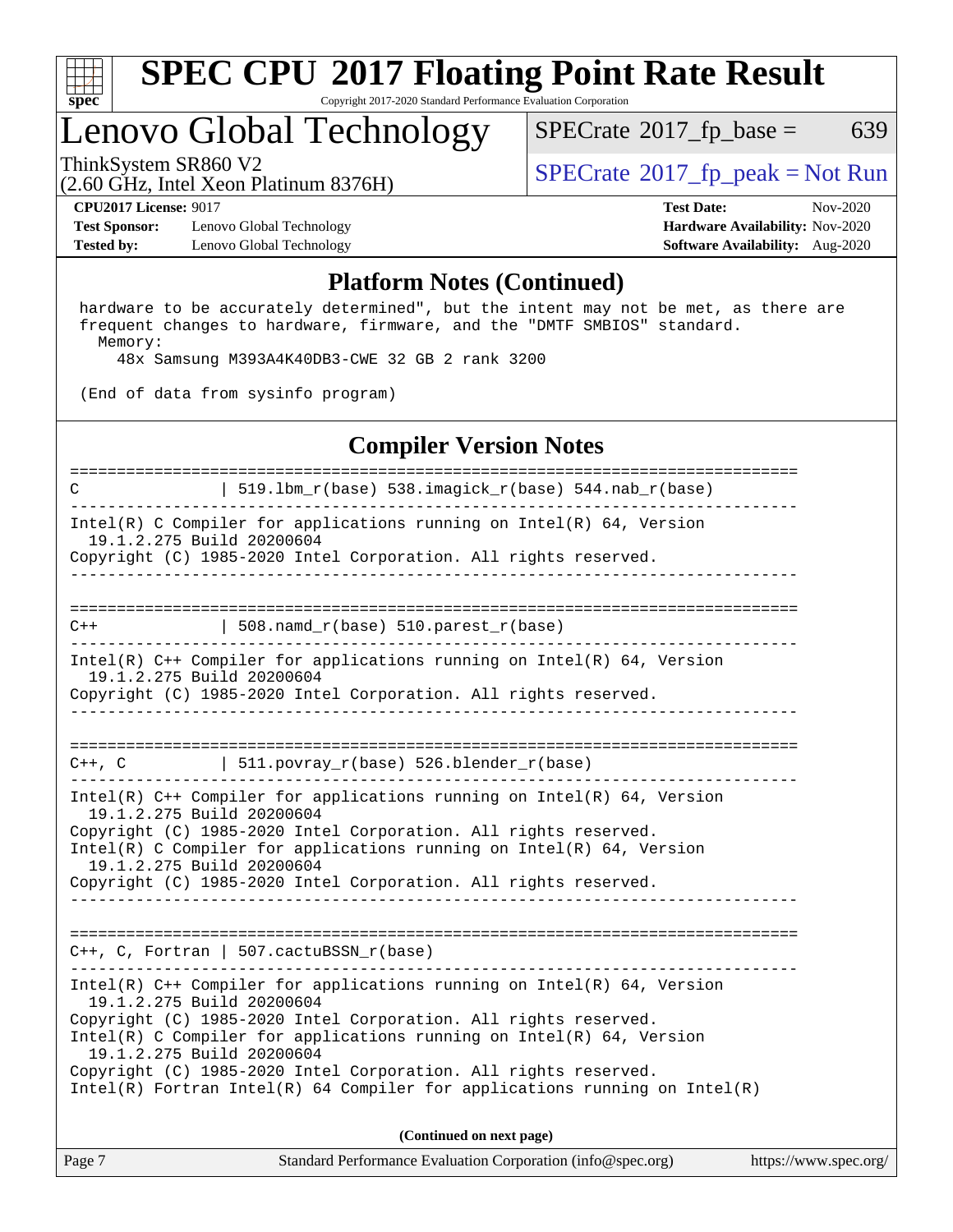

# **[SPEC CPU](http://www.spec.org/auto/cpu2017/Docs/result-fields.html#SPECCPU2017FloatingPointRateResult)[2017 Floating Point Rate Result](http://www.spec.org/auto/cpu2017/Docs/result-fields.html#SPECCPU2017FloatingPointRateResult)**

Copyright 2017-2020 Standard Performance Evaluation Corporation

## Lenovo Global Technology

 $SPECTate@2017_fp\_base = 639$ 

(2.60 GHz, Intel Xeon Platinum 8376H)

ThinkSystem SR860 V2<br>  $\begin{array}{c}\n\text{SPECrate} \textcirc 2017\_fp\_peak = Not Run \\
\text{SPECrate} \textcirc 2017\_fp\_peak = Not Run\n\end{array}$  $\begin{array}{c}\n\text{SPECrate} \textcirc 2017\_fp\_peak = Not Run \\
\text{SPECrate} \textcirc 2017\_fp\_peak = Not Run\n\end{array}$  $\begin{array}{c}\n\text{SPECrate} \textcirc 2017\_fp\_peak = Not Run \\
\text{SPECrate} \textcirc 2017\_fp\_peak = Not Run\n\end{array}$ 

**[Test Sponsor:](http://www.spec.org/auto/cpu2017/Docs/result-fields.html#TestSponsor)** Lenovo Global Technology **[Hardware Availability:](http://www.spec.org/auto/cpu2017/Docs/result-fields.html#HardwareAvailability)** Nov-2020 **[Tested by:](http://www.spec.org/auto/cpu2017/Docs/result-fields.html#Testedby)** Lenovo Global Technology **[Software Availability:](http://www.spec.org/auto/cpu2017/Docs/result-fields.html#SoftwareAvailability)** Aug-2020

**[CPU2017 License:](http://www.spec.org/auto/cpu2017/Docs/result-fields.html#CPU2017License)** 9017 **[Test Date:](http://www.spec.org/auto/cpu2017/Docs/result-fields.html#TestDate)** Nov-2020

### **[Compiler Version Notes \(Continued\)](http://www.spec.org/auto/cpu2017/Docs/result-fields.html#CompilerVersionNotes)**

|                                                                                                                                                                                                                                                                                                                                                                   | 64, Version 19.1.2.275 Build 20200623<br>Copyright (C) 1985-2020 Intel Corporation. All rights reserved.                                                                               |  |  |  |  |
|-------------------------------------------------------------------------------------------------------------------------------------------------------------------------------------------------------------------------------------------------------------------------------------------------------------------------------------------------------------------|----------------------------------------------------------------------------------------------------------------------------------------------------------------------------------------|--|--|--|--|
|                                                                                                                                                                                                                                                                                                                                                                   | Fortran $\vert$ 503.bwaves r(base) 549.fotonik3d r(base) 554.roms r(base)                                                                                                              |  |  |  |  |
|                                                                                                                                                                                                                                                                                                                                                                   | Intel(R) Fortran Intel(R) 64 Compiler for applications running on Intel(R)<br>64, Version 19.1.2.275 Build 20200623<br>Copyright (C) 1985-2020 Intel Corporation. All rights reserved. |  |  |  |  |
|                                                                                                                                                                                                                                                                                                                                                                   | Fortran, C $\vert$ 521.wrf r(base) 527.cam4 r(base)                                                                                                                                    |  |  |  |  |
| Intel(R) Fortran Intel(R) 64 Compiler for applications running on Intel(R)<br>64, Version 19.1.2.275 Build 20200623<br>Copyright (C) 1985-2020 Intel Corporation. All rights reserved.<br>Intel(R) C Compiler for applications running on Intel(R) $64$ , Version<br>19.1.2.275 Build 20200604<br>Copyright (C) 1985-2020 Intel Corporation. All rights reserved. |                                                                                                                                                                                        |  |  |  |  |

### **[Base Compiler Invocation](http://www.spec.org/auto/cpu2017/Docs/result-fields.html#BaseCompilerInvocation)**

[C benchmarks](http://www.spec.org/auto/cpu2017/Docs/result-fields.html#Cbenchmarks): [icc](http://www.spec.org/cpu2017/results/res2020q4/cpu2017-20201123-24475.flags.html#user_CCbase_intel_icc_66fc1ee009f7361af1fbd72ca7dcefbb700085f36577c54f309893dd4ec40d12360134090235512931783d35fd58c0460139e722d5067c5574d8eaf2b3e37e92)

[C++ benchmarks:](http://www.spec.org/auto/cpu2017/Docs/result-fields.html#CXXbenchmarks) [icpc](http://www.spec.org/cpu2017/results/res2020q4/cpu2017-20201123-24475.flags.html#user_CXXbase_intel_icpc_c510b6838c7f56d33e37e94d029a35b4a7bccf4766a728ee175e80a419847e808290a9b78be685c44ab727ea267ec2f070ec5dc83b407c0218cded6866a35d07)

[Fortran benchmarks](http://www.spec.org/auto/cpu2017/Docs/result-fields.html#Fortranbenchmarks): [ifort](http://www.spec.org/cpu2017/results/res2020q4/cpu2017-20201123-24475.flags.html#user_FCbase_intel_ifort_8111460550e3ca792625aed983ce982f94888b8b503583aa7ba2b8303487b4d8a21a13e7191a45c5fd58ff318f48f9492884d4413fa793fd88dd292cad7027ca)

[Benchmarks using both Fortran and C](http://www.spec.org/auto/cpu2017/Docs/result-fields.html#BenchmarksusingbothFortranandC): [ifort](http://www.spec.org/cpu2017/results/res2020q4/cpu2017-20201123-24475.flags.html#user_CC_FCbase_intel_ifort_8111460550e3ca792625aed983ce982f94888b8b503583aa7ba2b8303487b4d8a21a13e7191a45c5fd58ff318f48f9492884d4413fa793fd88dd292cad7027ca) [icc](http://www.spec.org/cpu2017/results/res2020q4/cpu2017-20201123-24475.flags.html#user_CC_FCbase_intel_icc_66fc1ee009f7361af1fbd72ca7dcefbb700085f36577c54f309893dd4ec40d12360134090235512931783d35fd58c0460139e722d5067c5574d8eaf2b3e37e92)

[Benchmarks using both C and C++](http://www.spec.org/auto/cpu2017/Docs/result-fields.html#BenchmarksusingbothCandCXX): [icpc](http://www.spec.org/cpu2017/results/res2020q4/cpu2017-20201123-24475.flags.html#user_CC_CXXbase_intel_icpc_c510b6838c7f56d33e37e94d029a35b4a7bccf4766a728ee175e80a419847e808290a9b78be685c44ab727ea267ec2f070ec5dc83b407c0218cded6866a35d07) [icc](http://www.spec.org/cpu2017/results/res2020q4/cpu2017-20201123-24475.flags.html#user_CC_CXXbase_intel_icc_66fc1ee009f7361af1fbd72ca7dcefbb700085f36577c54f309893dd4ec40d12360134090235512931783d35fd58c0460139e722d5067c5574d8eaf2b3e37e92)

[Benchmarks using Fortran, C, and C++:](http://www.spec.org/auto/cpu2017/Docs/result-fields.html#BenchmarksusingFortranCandCXX) [icpc](http://www.spec.org/cpu2017/results/res2020q4/cpu2017-20201123-24475.flags.html#user_CC_CXX_FCbase_intel_icpc_c510b6838c7f56d33e37e94d029a35b4a7bccf4766a728ee175e80a419847e808290a9b78be685c44ab727ea267ec2f070ec5dc83b407c0218cded6866a35d07) [icc](http://www.spec.org/cpu2017/results/res2020q4/cpu2017-20201123-24475.flags.html#user_CC_CXX_FCbase_intel_icc_66fc1ee009f7361af1fbd72ca7dcefbb700085f36577c54f309893dd4ec40d12360134090235512931783d35fd58c0460139e722d5067c5574d8eaf2b3e37e92) [ifort](http://www.spec.org/cpu2017/results/res2020q4/cpu2017-20201123-24475.flags.html#user_CC_CXX_FCbase_intel_ifort_8111460550e3ca792625aed983ce982f94888b8b503583aa7ba2b8303487b4d8a21a13e7191a45c5fd58ff318f48f9492884d4413fa793fd88dd292cad7027ca)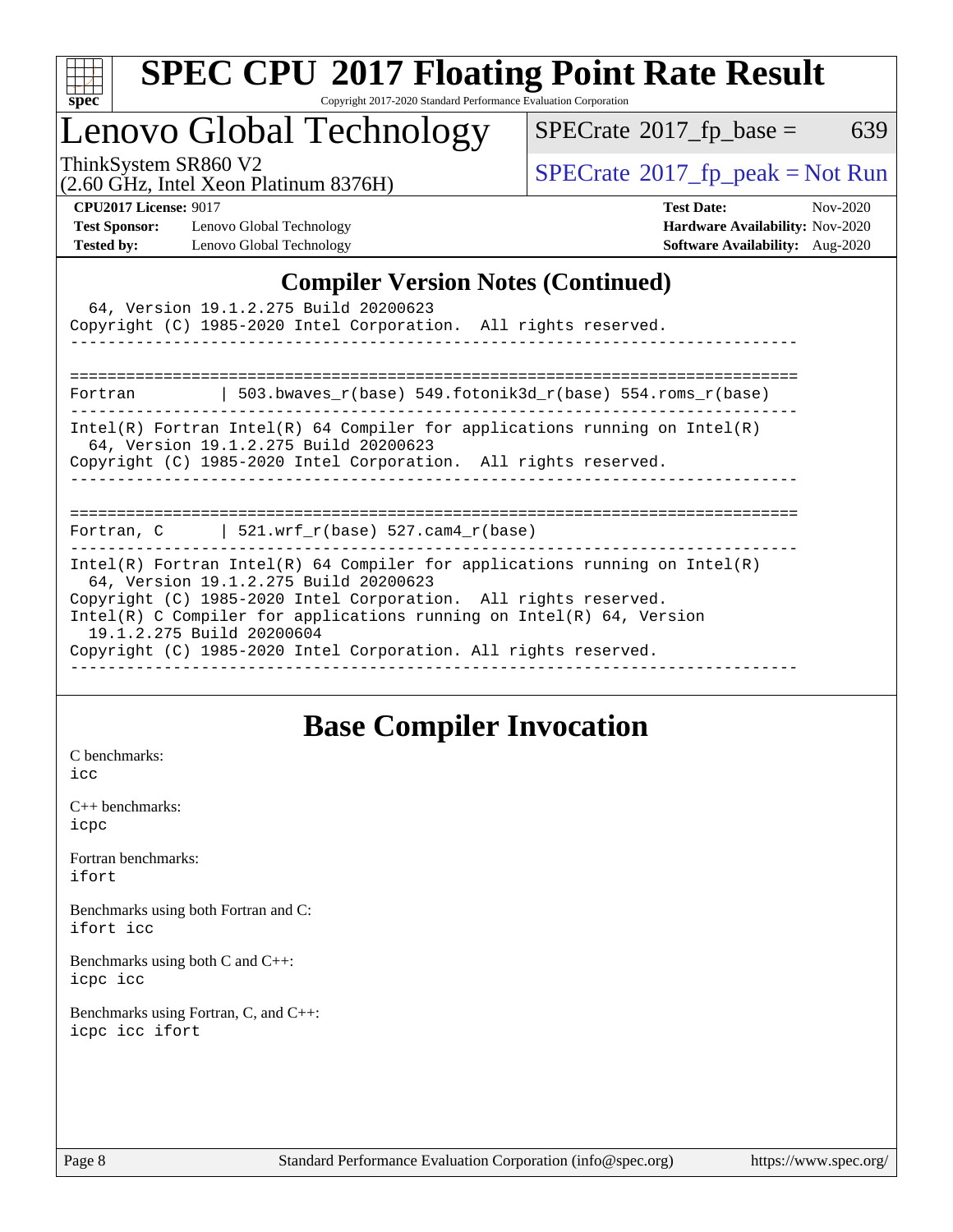

## Lenovo Global Technology

 $SPECTate$ <sup>®</sup>[2017\\_fp\\_base =](http://www.spec.org/auto/cpu2017/Docs/result-fields.html#SPECrate2017fpbase) 639

(2.60 GHz, Intel Xeon Platinum 8376H)

ThinkSystem SR860 V2<br>  $\begin{array}{c} \text{SPECrate} \textcirc 2017 \text{ fp\_peak} = \text{Not Run} \end{array}$  $\begin{array}{c} \text{SPECrate} \textcirc 2017 \text{ fp\_peak} = \text{Not Run} \end{array}$  $\begin{array}{c} \text{SPECrate} \textcirc 2017 \text{ fp\_peak} = \text{Not Run} \end{array}$ 

**[Test Sponsor:](http://www.spec.org/auto/cpu2017/Docs/result-fields.html#TestSponsor)** Lenovo Global Technology **[Hardware Availability:](http://www.spec.org/auto/cpu2017/Docs/result-fields.html#HardwareAvailability)** Nov-2020 **[Tested by:](http://www.spec.org/auto/cpu2017/Docs/result-fields.html#Testedby)** Lenovo Global Technology **[Software Availability:](http://www.spec.org/auto/cpu2017/Docs/result-fields.html#SoftwareAvailability)** Aug-2020

**[CPU2017 License:](http://www.spec.org/auto/cpu2017/Docs/result-fields.html#CPU2017License)** 9017 **[Test Date:](http://www.spec.org/auto/cpu2017/Docs/result-fields.html#TestDate)** Nov-2020

### **[Base Portability Flags](http://www.spec.org/auto/cpu2017/Docs/result-fields.html#BasePortabilityFlags)**

 503.bwaves\_r: [-DSPEC\\_LP64](http://www.spec.org/cpu2017/results/res2020q4/cpu2017-20201123-24475.flags.html#suite_basePORTABILITY503_bwaves_r_DSPEC_LP64) 507.cactuBSSN\_r: [-DSPEC\\_LP64](http://www.spec.org/cpu2017/results/res2020q4/cpu2017-20201123-24475.flags.html#suite_basePORTABILITY507_cactuBSSN_r_DSPEC_LP64) 508.namd\_r: [-DSPEC\\_LP64](http://www.spec.org/cpu2017/results/res2020q4/cpu2017-20201123-24475.flags.html#suite_basePORTABILITY508_namd_r_DSPEC_LP64) 510.parest\_r: [-DSPEC\\_LP64](http://www.spec.org/cpu2017/results/res2020q4/cpu2017-20201123-24475.flags.html#suite_basePORTABILITY510_parest_r_DSPEC_LP64) 511.povray\_r: [-DSPEC\\_LP64](http://www.spec.org/cpu2017/results/res2020q4/cpu2017-20201123-24475.flags.html#suite_basePORTABILITY511_povray_r_DSPEC_LP64) 519.lbm\_r: [-DSPEC\\_LP64](http://www.spec.org/cpu2017/results/res2020q4/cpu2017-20201123-24475.flags.html#suite_basePORTABILITY519_lbm_r_DSPEC_LP64) 521.wrf\_r: [-DSPEC\\_LP64](http://www.spec.org/cpu2017/results/res2020q4/cpu2017-20201123-24475.flags.html#suite_basePORTABILITY521_wrf_r_DSPEC_LP64) [-DSPEC\\_CASE\\_FLAG](http://www.spec.org/cpu2017/results/res2020q4/cpu2017-20201123-24475.flags.html#b521.wrf_r_baseCPORTABILITY_DSPEC_CASE_FLAG) [-convert big\\_endian](http://www.spec.org/cpu2017/results/res2020q4/cpu2017-20201123-24475.flags.html#user_baseFPORTABILITY521_wrf_r_convert_big_endian_c3194028bc08c63ac5d04de18c48ce6d347e4e562e8892b8bdbdc0214820426deb8554edfa529a3fb25a586e65a3d812c835984020483e7e73212c4d31a38223) 526.blender\_r: [-DSPEC\\_LP64](http://www.spec.org/cpu2017/results/res2020q4/cpu2017-20201123-24475.flags.html#suite_basePORTABILITY526_blender_r_DSPEC_LP64) [-DSPEC\\_LINUX](http://www.spec.org/cpu2017/results/res2020q4/cpu2017-20201123-24475.flags.html#b526.blender_r_baseCPORTABILITY_DSPEC_LINUX) [-funsigned-char](http://www.spec.org/cpu2017/results/res2020q4/cpu2017-20201123-24475.flags.html#user_baseCPORTABILITY526_blender_r_force_uchar_40c60f00ab013830e2dd6774aeded3ff59883ba5a1fc5fc14077f794d777847726e2a5858cbc7672e36e1b067e7e5c1d9a74f7176df07886a243d7cc18edfe67) 527.cam4\_r: [-DSPEC\\_LP64](http://www.spec.org/cpu2017/results/res2020q4/cpu2017-20201123-24475.flags.html#suite_basePORTABILITY527_cam4_r_DSPEC_LP64) [-DSPEC\\_CASE\\_FLAG](http://www.spec.org/cpu2017/results/res2020q4/cpu2017-20201123-24475.flags.html#b527.cam4_r_baseCPORTABILITY_DSPEC_CASE_FLAG) 538.imagick\_r: [-DSPEC\\_LP64](http://www.spec.org/cpu2017/results/res2020q4/cpu2017-20201123-24475.flags.html#suite_basePORTABILITY538_imagick_r_DSPEC_LP64) 544.nab\_r: [-DSPEC\\_LP64](http://www.spec.org/cpu2017/results/res2020q4/cpu2017-20201123-24475.flags.html#suite_basePORTABILITY544_nab_r_DSPEC_LP64) 549.fotonik3d\_r: [-DSPEC\\_LP64](http://www.spec.org/cpu2017/results/res2020q4/cpu2017-20201123-24475.flags.html#suite_basePORTABILITY549_fotonik3d_r_DSPEC_LP64) 554.roms\_r: [-DSPEC\\_LP64](http://www.spec.org/cpu2017/results/res2020q4/cpu2017-20201123-24475.flags.html#suite_basePORTABILITY554_roms_r_DSPEC_LP64)

**[Base Optimization Flags](http://www.spec.org/auto/cpu2017/Docs/result-fields.html#BaseOptimizationFlags)**

[C benchmarks](http://www.spec.org/auto/cpu2017/Docs/result-fields.html#Cbenchmarks):

[-m64](http://www.spec.org/cpu2017/results/res2020q4/cpu2017-20201123-24475.flags.html#user_CCbase_m64-icc) [-qnextgen](http://www.spec.org/cpu2017/results/res2020q4/cpu2017-20201123-24475.flags.html#user_CCbase_f-qnextgen) [-std=c11](http://www.spec.org/cpu2017/results/res2020q4/cpu2017-20201123-24475.flags.html#user_CCbase_std-icc-std_0e1c27790398a4642dfca32ffe6c27b5796f9c2d2676156f2e42c9c44eaad0c049b1cdb667a270c34d979996257aeb8fc440bfb01818dbc9357bd9d174cb8524) [-Wl,-plugin-opt=-x86-branches-within-32B-boundaries](http://www.spec.org/cpu2017/results/res2020q4/cpu2017-20201123-24475.flags.html#user_CCbase_f-x86-branches-within-32B-boundaries_0098b4e4317ae60947b7b728078a624952a08ac37a3c797dfb4ffeb399e0c61a9dd0f2f44ce917e9361fb9076ccb15e7824594512dd315205382d84209e912f3) [-Wl,-z,muldefs](http://www.spec.org/cpu2017/results/res2020q4/cpu2017-20201123-24475.flags.html#user_CCbase_link_force_multiple1_b4cbdb97b34bdee9ceefcfe54f4c8ea74255f0b02a4b23e853cdb0e18eb4525ac79b5a88067c842dd0ee6996c24547a27a4b99331201badda8798ef8a743f577) [-xCORE-AVX512](http://www.spec.org/cpu2017/results/res2020q4/cpu2017-20201123-24475.flags.html#user_CCbase_f-xCORE-AVX512) [-Ofast](http://www.spec.org/cpu2017/results/res2020q4/cpu2017-20201123-24475.flags.html#user_CCbase_f-Ofast) [-ffast-math](http://www.spec.org/cpu2017/results/res2020q4/cpu2017-20201123-24475.flags.html#user_CCbase_f-ffast-math) [-flto](http://www.spec.org/cpu2017/results/res2020q4/cpu2017-20201123-24475.flags.html#user_CCbase_f-flto) [-mfpmath=sse](http://www.spec.org/cpu2017/results/res2020q4/cpu2017-20201123-24475.flags.html#user_CCbase_f-mfpmath_70eb8fac26bde974f8ab713bc9086c5621c0b8d2f6c86f38af0bd7062540daf19db5f3a066d8c6684be05d84c9b6322eb3b5be6619d967835195b93d6c02afa1) [-funroll-loops](http://www.spec.org/cpu2017/results/res2020q4/cpu2017-20201123-24475.flags.html#user_CCbase_f-funroll-loops) [-qopt-mem-layout-trans=4](http://www.spec.org/cpu2017/results/res2020q4/cpu2017-20201123-24475.flags.html#user_CCbase_f-qopt-mem-layout-trans_fa39e755916c150a61361b7846f310bcdf6f04e385ef281cadf3647acec3f0ae266d1a1d22d972a7087a248fd4e6ca390a3634700869573d231a252c784941a8) [-L/usr/local/jemalloc64-5.0.1/lib](http://www.spec.org/cpu2017/results/res2020q4/cpu2017-20201123-24475.flags.html#user_CCbase_jemalloc_link_path64_1_cc289568b1a6c0fd3b62c91b824c27fcb5af5e8098e6ad028160d21144ef1b8aef3170d2acf0bee98a8da324cfe4f67d0a3d0c4cc4673d993d694dc2a0df248b) [-ljemalloc](http://www.spec.org/cpu2017/results/res2020q4/cpu2017-20201123-24475.flags.html#user_CCbase_jemalloc_link_lib_d1249b907c500fa1c0672f44f562e3d0f79738ae9e3c4a9c376d49f265a04b9c99b167ecedbf6711b3085be911c67ff61f150a17b3472be731631ba4d0471706)

[C++ benchmarks:](http://www.spec.org/auto/cpu2017/Docs/result-fields.html#CXXbenchmarks)

```
-m64 -qnextgen -Wl,-plugin-opt=-x86-branches-within-32B-boundaries
-Wl,-z,muldefs -xCORE-AVX512 -Ofast -ffast-math -flto -mfpmath=sse
-funroll-loops -qopt-mem-layout-trans=4
-L/usr/local/jemalloc64-5.0.1/lib -ljemalloc
```
[Fortran benchmarks](http://www.spec.org/auto/cpu2017/Docs/result-fields.html#Fortranbenchmarks):

[-m64](http://www.spec.org/cpu2017/results/res2020q4/cpu2017-20201123-24475.flags.html#user_FCbase_m64-icc) [-Wl,-plugin-opt=-x86-branches-within-32B-boundaries](http://www.spec.org/cpu2017/results/res2020q4/cpu2017-20201123-24475.flags.html#user_FCbase_f-x86-branches-within-32B-boundaries_0098b4e4317ae60947b7b728078a624952a08ac37a3c797dfb4ffeb399e0c61a9dd0f2f44ce917e9361fb9076ccb15e7824594512dd315205382d84209e912f3) [-Wl,-z,muldefs](http://www.spec.org/cpu2017/results/res2020q4/cpu2017-20201123-24475.flags.html#user_FCbase_link_force_multiple1_b4cbdb97b34bdee9ceefcfe54f4c8ea74255f0b02a4b23e853cdb0e18eb4525ac79b5a88067c842dd0ee6996c24547a27a4b99331201badda8798ef8a743f577) [-xCORE-AVX512](http://www.spec.org/cpu2017/results/res2020q4/cpu2017-20201123-24475.flags.html#user_FCbase_f-xCORE-AVX512) [-O3](http://www.spec.org/cpu2017/results/res2020q4/cpu2017-20201123-24475.flags.html#user_FCbase_f-O3) [-ipo](http://www.spec.org/cpu2017/results/res2020q4/cpu2017-20201123-24475.flags.html#user_FCbase_f-ipo) [-no-prec-div](http://www.spec.org/cpu2017/results/res2020q4/cpu2017-20201123-24475.flags.html#user_FCbase_f-no-prec-div) [-qopt-prefetch](http://www.spec.org/cpu2017/results/res2020q4/cpu2017-20201123-24475.flags.html#user_FCbase_f-qopt-prefetch) [-ffinite-math-only](http://www.spec.org/cpu2017/results/res2020q4/cpu2017-20201123-24475.flags.html#user_FCbase_f_finite_math_only_cb91587bd2077682c4b38af759c288ed7c732db004271a9512da14a4f8007909a5f1427ecbf1a0fb78ff2a814402c6114ac565ca162485bbcae155b5e4258871) [-qopt-multiple-gather-scatter-by-shuffles](http://www.spec.org/cpu2017/results/res2020q4/cpu2017-20201123-24475.flags.html#user_FCbase_f-qopt-multiple-gather-scatter-by-shuffles) [-qopt-mem-layout-trans=4](http://www.spec.org/cpu2017/results/res2020q4/cpu2017-20201123-24475.flags.html#user_FCbase_f-qopt-mem-layout-trans_fa39e755916c150a61361b7846f310bcdf6f04e385ef281cadf3647acec3f0ae266d1a1d22d972a7087a248fd4e6ca390a3634700869573d231a252c784941a8) [-nostandard-realloc-lhs](http://www.spec.org/cpu2017/results/res2020q4/cpu2017-20201123-24475.flags.html#user_FCbase_f_2003_std_realloc_82b4557e90729c0f113870c07e44d33d6f5a304b4f63d4c15d2d0f1fab99f5daaed73bdb9275d9ae411527f28b936061aa8b9c8f2d63842963b95c9dd6426b8a) [-align array32byte](http://www.spec.org/cpu2017/results/res2020q4/cpu2017-20201123-24475.flags.html#user_FCbase_align_array32byte_b982fe038af199962ba9a80c053b8342c548c85b40b8e86eb3cc33dee0d7986a4af373ac2d51c3f7cf710a18d62fdce2948f201cd044323541f22fc0fffc51b6) [-auto](http://www.spec.org/cpu2017/results/res2020q4/cpu2017-20201123-24475.flags.html#user_FCbase_f-auto) [-mbranches-within-32B-boundaries](http://www.spec.org/cpu2017/results/res2020q4/cpu2017-20201123-24475.flags.html#user_FCbase_f-mbranches-within-32B-boundaries) [-L/usr/local/jemalloc64-5.0.1/lib](http://www.spec.org/cpu2017/results/res2020q4/cpu2017-20201123-24475.flags.html#user_FCbase_jemalloc_link_path64_1_cc289568b1a6c0fd3b62c91b824c27fcb5af5e8098e6ad028160d21144ef1b8aef3170d2acf0bee98a8da324cfe4f67d0a3d0c4cc4673d993d694dc2a0df248b) [-ljemalloc](http://www.spec.org/cpu2017/results/res2020q4/cpu2017-20201123-24475.flags.html#user_FCbase_jemalloc_link_lib_d1249b907c500fa1c0672f44f562e3d0f79738ae9e3c4a9c376d49f265a04b9c99b167ecedbf6711b3085be911c67ff61f150a17b3472be731631ba4d0471706)

#### [Benchmarks using both Fortran and C](http://www.spec.org/auto/cpu2017/Docs/result-fields.html#BenchmarksusingbothFortranandC):

[-m64](http://www.spec.org/cpu2017/results/res2020q4/cpu2017-20201123-24475.flags.html#user_CC_FCbase_m64-icc) [-qnextgen](http://www.spec.org/cpu2017/results/res2020q4/cpu2017-20201123-24475.flags.html#user_CC_FCbase_f-qnextgen) [-std=c11](http://www.spec.org/cpu2017/results/res2020q4/cpu2017-20201123-24475.flags.html#user_CC_FCbase_std-icc-std_0e1c27790398a4642dfca32ffe6c27b5796f9c2d2676156f2e42c9c44eaad0c049b1cdb667a270c34d979996257aeb8fc440bfb01818dbc9357bd9d174cb8524)

```
-Wl,-plugin-opt=-x86-branches-within-32B-boundaries -Wl,-z,muldefs
-xCORE-AVX512 -Ofast -ffast-math -flto -mfpmath=sse -funroll-loops
-qopt-mem-layout-trans=4 -O3 -ipo -no-prec-div -qopt-prefetch
-ffinite-math-only -qopt-multiple-gather-scatter-by-shuffles
-nostandard-realloc-lhs -align array32byte -auto
```

```
-mbranches-within-32B-boundaries -L/usr/local/jemalloc64-5.0.1/lib
```
**(Continued on next page)**

| Page 9 | Standard Performance Evaluation Corporation (info@spec.org) | https://www.spec.org/ |
|--------|-------------------------------------------------------------|-----------------------|
|        |                                                             |                       |